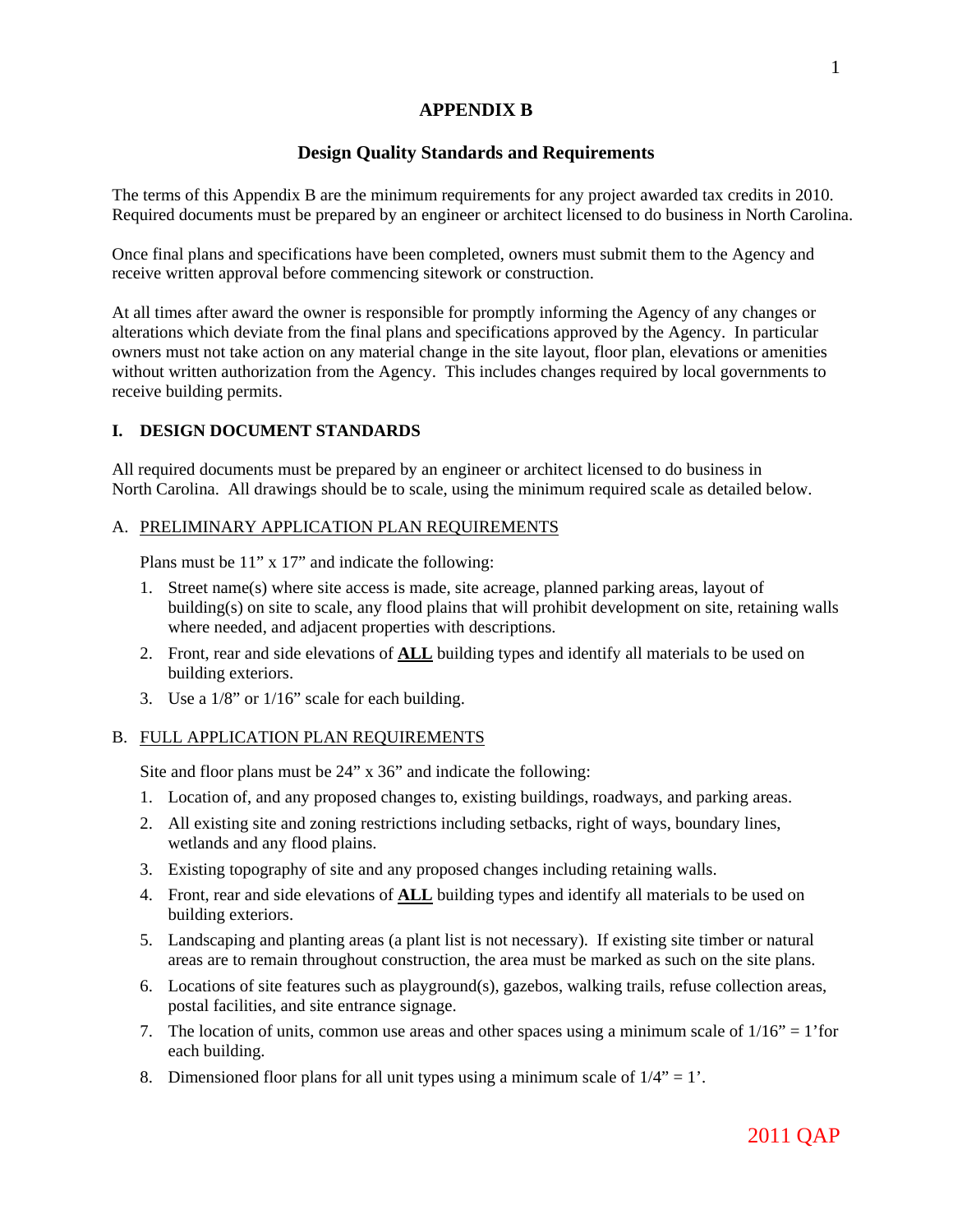- 9. Net building square footage and heated square footage. See "Definitions" in this Appendix.
- 10. For projects involving renovation and/or demolition of existing structures, proposed changes to building components and design and also describe removal and new construction methods.
- 11. For projects involving removal of asbestos and/or lead based paint removal, general notes identifying location and procedures for removal.

### **II. BUILDING AND UNIT DESIGN PROVISIONS**

#### A. EXTERIOR DESIGN AND MATERIALS

- 1. Building design must use different roof planes and contours to "break" up roof lines. Wide window and door trim must be used to better accent siding. If horizontal banding is used between floor levels, use separate color tones for upper and lower levels. If possible, use horizontal and vertical siding applications to add detail to dormers, gables, and extended front facade areas.
- 2. The use of no or very low maintenance materials is required for exterior building coverings on all new construction projects. These include high quality vinyl siding, brick, or fiber cement siding. The use of metal siding is prohibited. Vinyl siding must have a .044" thickness or greater and a limited lifetime warranty.
- 3. All exterior trim, including fascia and soffits, window and door trim, gable vents, etc, must also be constructed of no or very low maintenance materials.
- 4. All buildings must include seamless gutters and aluminum drip edge on all gable rakes and fascia boards. Drip edge must extend 2 inches minimum under the shingles.
- 5. All building foundations must have a minimum of 12 inches exposed brick veneer above finished grade level (after landscaping).
- 6. Breezeway and stairwell ceilings must be constructed of materials rated for exterior exposure.
- 7. Buildings and units must be identified using clearly visible signage and numbers. Building and unit identification signage must be well lit from dusk till dawn.
- 8. Exterior stairs must have a minimum clear width of 40 inches and be completely under roof cover.
- 9. Exterior railings must be made of vinyl, aluminum, or steel (no wood).
- 10. Anti-fungal shingles with a minimum 25-year warranty are required for all shingle roof applications.

#### B. DOORS AND WINDOWS

- 1. All primary unit entries must either be within a breezeway or have a minimum roof covering of 3 feet deep by 5 feet wide, including a corresponding porch or concrete pad.
- 2. High durability, insulated doors (such as steel and fiberglass) are required at all exterior locations. Single lever deadbolts and eye viewers are required on all main entry doors to residential units.
- 3. Exterior doors for fully accessible units ("Type A") must include spring hinges.
- 4. Insulated, double pane, vinyl windows with a U-factor of  $0.40-0.32$  or below and a SHGC of 0.480.40 or below are required for new construction.
- 5. Windows must not be located over tub or shower units.

#### C. UNIT DESIGN AND MATERIALS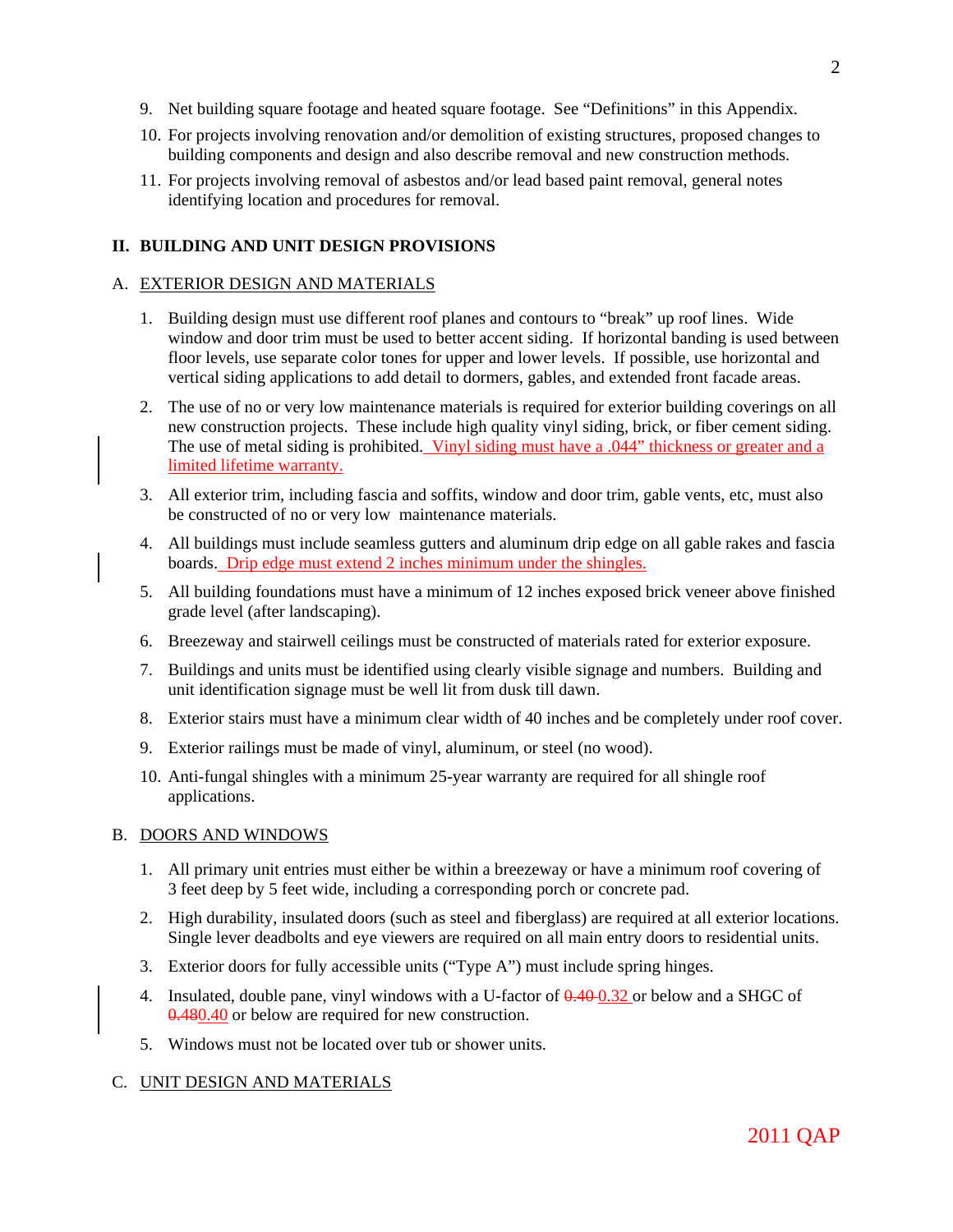1. All residential units must meet minimum unit size requirements. The square footage measurements below will be for heated square feet only, measured interior wall to interior wall, and do not include exterior wall square footage. Unheated areas such as patios, decks, porches, stoops, or storage rooms cannot be included.

| Single Room Occupancy ("SRO") | 250 square feet     |
|-------------------------------|---------------------|
| Studio                        | 375 square feet     |
| Efficiency                    | 450 square feet     |
| 1 Bedroom                     | 660 square feet     |
| 2 Bedroom                     | 900 square feet     |
| 3 Bedroom                     | $1,100$ square feet |
| 4 Bedroom                     | 1,250 square feet   |

For additional requirements see the "Definitions" section at the end of this Appendix.

- 2. All units must have a separate dining area, except for SRO, Studio and Efficiency units (see "Definitions" for description).
- 3. Newly constructed residential units containing two (2) or more bedrooms must have an exterior storage closet with a minimum of 16 unobstructed square feet. The square footage utilized by a water heater in the exterior storage closet may not be included in the 16 square foot calculation.
- 4. Carpet and pad must meet FHA minimum standards.
- 5. Kitchens, dining areas, and entrance areas must have vinyl, VCT or other non-carpet flooring.
- 6. The minimum width of interior hallways in residential units is 40 inches.
- 7. For new construction, interior doors must be constructed of six panel hardboard, solid core birch or solid core lauan. Hollow core, flat-panel wood doors are prohibited.
- 8. Bi-fold and by-pass doors are prohibited. Pocket doors are not allowed in elderly properties or handicapped units.
- 9. Fireplaces are prohibited in residential units.
- 10. Residential floors and common tenant walls must have sound insulation batts.

#### D. BEDROOMS

- 1. The primary bedroom must have at least 130 square feet, excluding the closet(s).
- 2. Secondary bedrooms must have at least 110 square feet, excluding the closet(s).
- 3. Every bedroom must have a closet with a shelf, closet rod and door. The average size of all bedroom closets in each unit type must be at least 7 linear feet.

#### E. BATHROOMS

- 1. A recessed medicine cabinet must be installed in every full bathroom in each residential unit.
- 2. Exclusive of fully accessible units, the average size of all vanities in each unit type must be at least 36 inches.
- 3. Mirrors in bathrooms must be low enough to reach the counter backsplashes.
- 4. All bathrooms must include an **Energy Star rated exhaust fan rated at 7000 CFM** vented to the exterior of the building using hard ductwork along the shortest run possible. The exhaust fan must be wired to run whenever the bathroom light is on.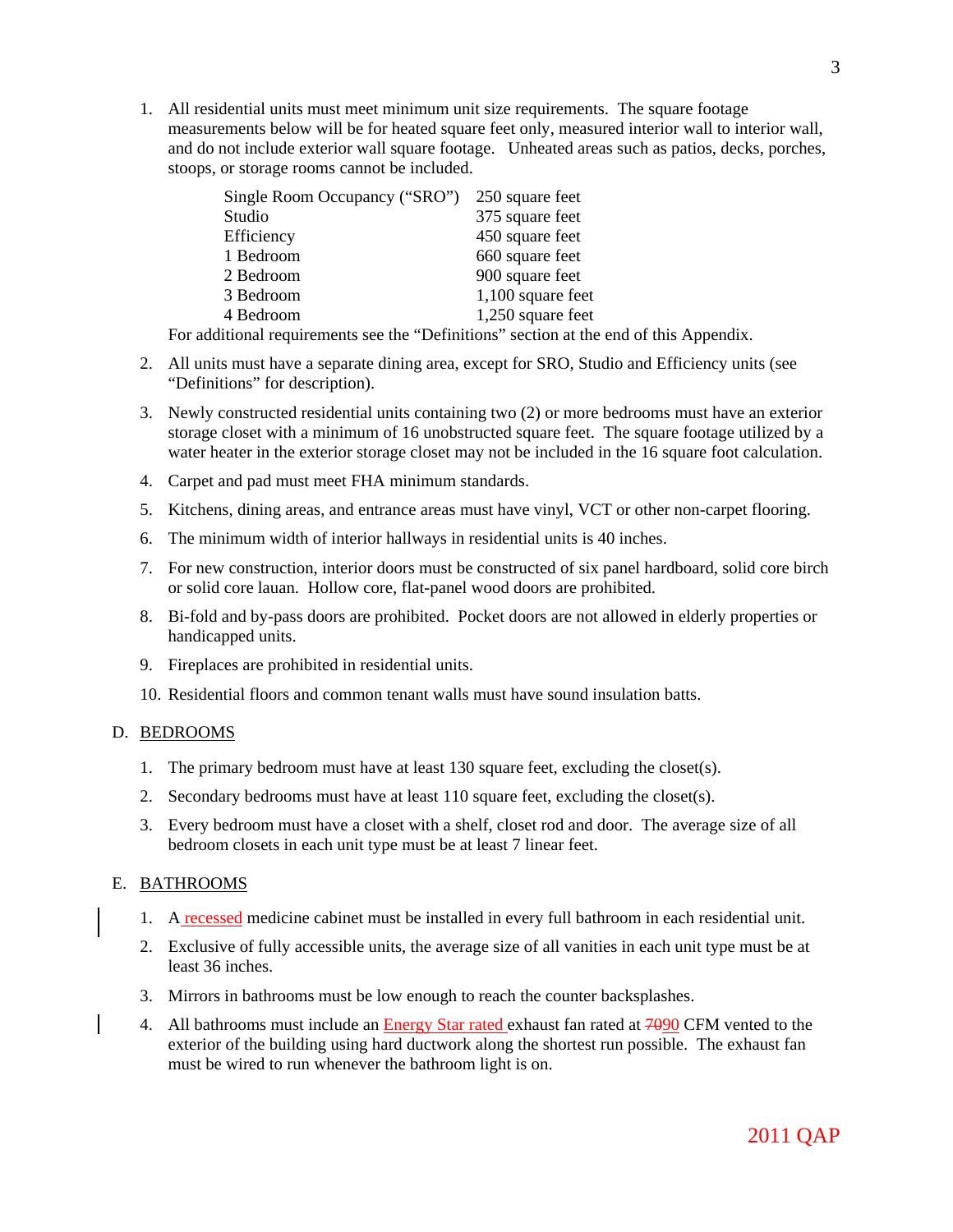- 5. For ceramic tile applications, tile should be applied over cement backer board rather than directly to drywall.
- 6. All new construction projects must comply with QAP Section  $IV(F)(3)$  regarding additional accessible bathrooms, including curbless showers. All curbless showers must have a collapsible water dam or beveled threshold that meets code. All curbless showers must be 34 inches wide and have an adjustable shower rod and weighted curtain installed before occupancy.
- 7. Approaches to curbless showers must be level, not sloped.
- 8. All bathroom ceilings and walls must utilize mold and water-resistant wall board.
- 9. All domestic water line cut off valves must have metal handles, not plastic.
- 10. In all "Type A" accessible units the grab bars must be installed per building code specifications around toilets in the handicap bathrooms and in all curbless type showers. In curbless showers the shower head with wand must be installed on a sliding bar.

#### F. KITCHENS

- 1. New cabinets must include dual side tracks on drawers. Door fronts, styles, and drawer fronts must be made with solid wood or wood/plastic veneer products. Particle board or hardboard doors, stiles, and drawer fronts are prohibited.
- 2. The minimum aisle width between cabinets and/or appliances is 42 inches.
- 3. A pantry cabinet or closet in or near each kitchen must be provided (does not include SRO, studio or efficiency units). Pantry cabinet or closet must be 24 inches minimum width.
- 4. All residential units must have either a dry chemical fire extinguisher mounted and readily visible and accessible in every kitchen, including kitchen in community building if present, or an automatic fire suppression canister mounted in each range hood.
- 5. Each kitchen must have at the least the following minimum linear footage of countertop, excluding the sink space (only include countertops that are at or below 36 inches in height above finished floor):

| SRO        | 4.5 linear feet  |
|------------|------------------|
| Studio     | 5.0 linear feet  |
| Efficiency | 5.0 linear feet  |
| 1 Bedroom  | 10.0 linear feet |
| 2 Bedroom  | 12.0 linear feet |
| 3 Bedroom  | 13.0 linear feet |
| 4 Bedroom  | 13.0 linear feet |

Bar tops may be counted as long as they are 16 inches minimum width and installed no higher than 48 inches above finished floor.

6. All residential units must have a frost-free Energy Star rated refrigerator with a freezer compartment. For fully accessible ("Type A") units the refrigerator must be side by side- $or$ bottom freezer type. Doors must open beyond 90 degrees to allow bin removal. The following are the minimum sizes:

| 0-2 Bedroom | 14 cubic feet |
|-------------|---------------|
| 3 Bedroom   | 16 cubic feet |
| 4 Bedroom   | 18 cubic feet |

7. All residential units must have an Energy Star rated dishwasher (excluding elderly properties).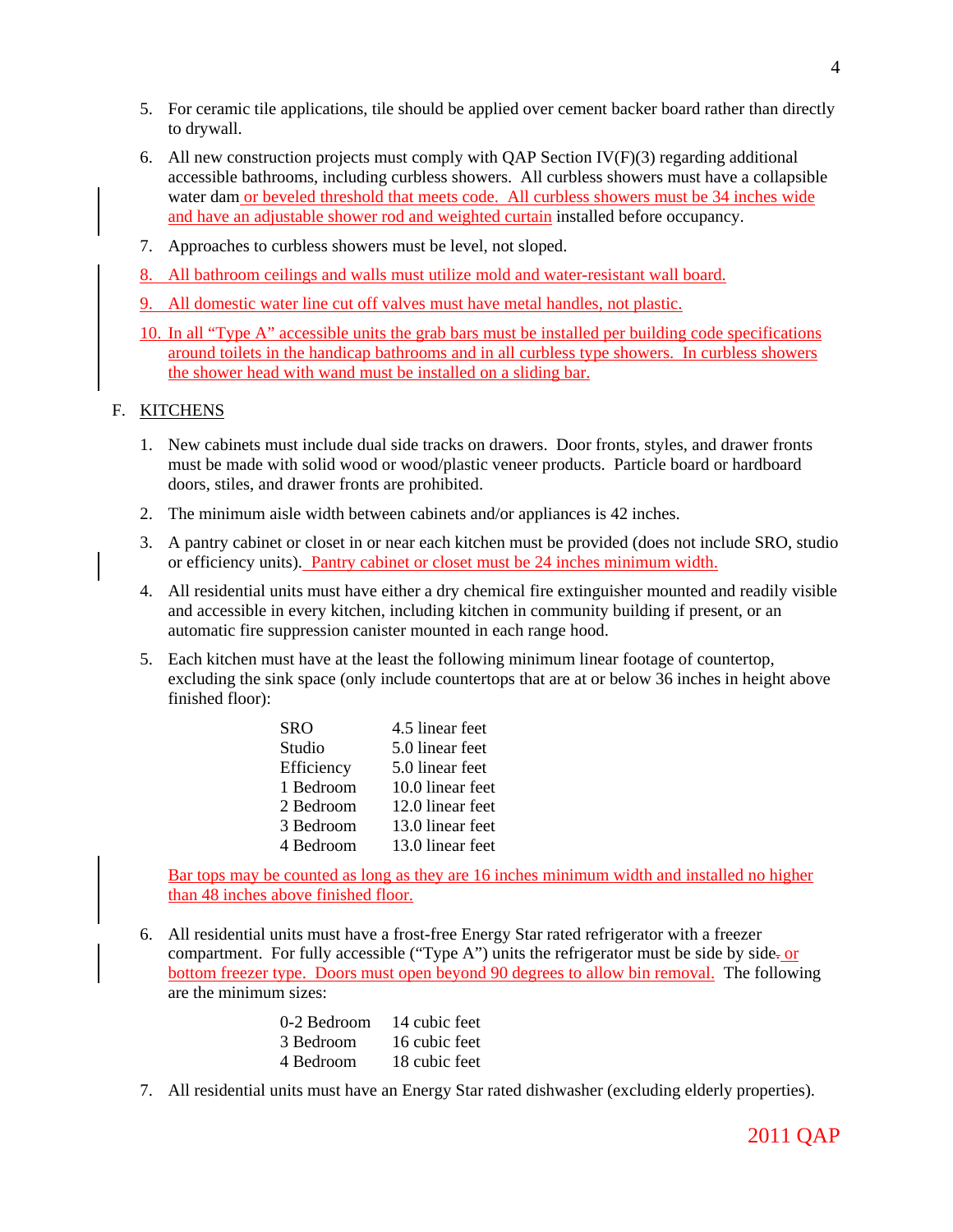- 8. All handicap (Type "A") kitchen sinks must be rear-draining and have sink bottoms insulated if bottom of sink is at or below 29" above finished floor.
- 9. Pull-out worktops are prohibited in handicap units. Must use workstations.
- 10. All "Type A" accessible units must have the wall cabinet mounted over the work station at 48 inches maximum above finished floor to the top of the bottom shelf.

## G. LAUNDRY ROOM CLOSETS

- 1. Laundry room closets must be 36" minimum depth measured from back wall to back of closet doors.
- 2. Clothes dryer vent connection must be 2" maximum above finished floor.
- 3. All laundry room ceilings and walls must utilize mold and water resistant wall board.

## H. PROVISIONS FOR ALL ELDERLY HOUSING

- 1. All elderly residential units must be equipped with emergency pull chains in the master bedroom and full bathroom. The pull chains must be wired to an exterior warning device which consists of a strobe light and an audible alarm.
- 2. Provide loop or "D" shape handles on cabinet doors and drawers.
- 3. Exhaust vents and lighting above ranges must be wired to a remote switch near the range in an accessible location.
- 4. Provide solid blocking at all water closets and tub/shower units for grab bar installation.
- 5. Provide a minimum  $\frac{12^{n}18 \text{ inch}}{2}$  grab bar in all tub/shower units. The grab bar will be installed centered vertically at 48" A.F.F. on the wall opposite the controls.
- 6. Corridors in any common areas must have a continuous suitable handrail on one side mounted 34 inches above finished floor, and be 1 ¼ inches in diameter.
- 7. All doors leading to habitable rooms must have a minimum 3'-0" door and include lever handle hardware.
- 8. Hallways must have a minimum width of 42 inches.
- 9. The maximum threshold height at any entry door is  $\frac{1}{2}$  inch.

#### I. PROVISIONS FOR SIGHT AND HEARING IMPAIRED UNITS

Applies ONLY to projects using Rental Production Program funds. Under Section 504 of the Rehabilitation Act of 1973, two percent of the total number of units constructed, or a minimum of one, must be able to be equipped for residents with sight and hearing impairments. These requirements include the following:

- 1. The unit(s) must be roughed in to allow for smoke alarms with strobe lights in every bedroom and living area.
- 2. The units must have a receptacle next to phone jacks in units for future installation of TTY devices.
- 3. Each overhead light fixture and receptacle must be wired to accommodate a 150 watt load.
- 4. The unit must also be fully accessible ("Type A").

The requirements of this provision can be satisfied by adding the elements described above to the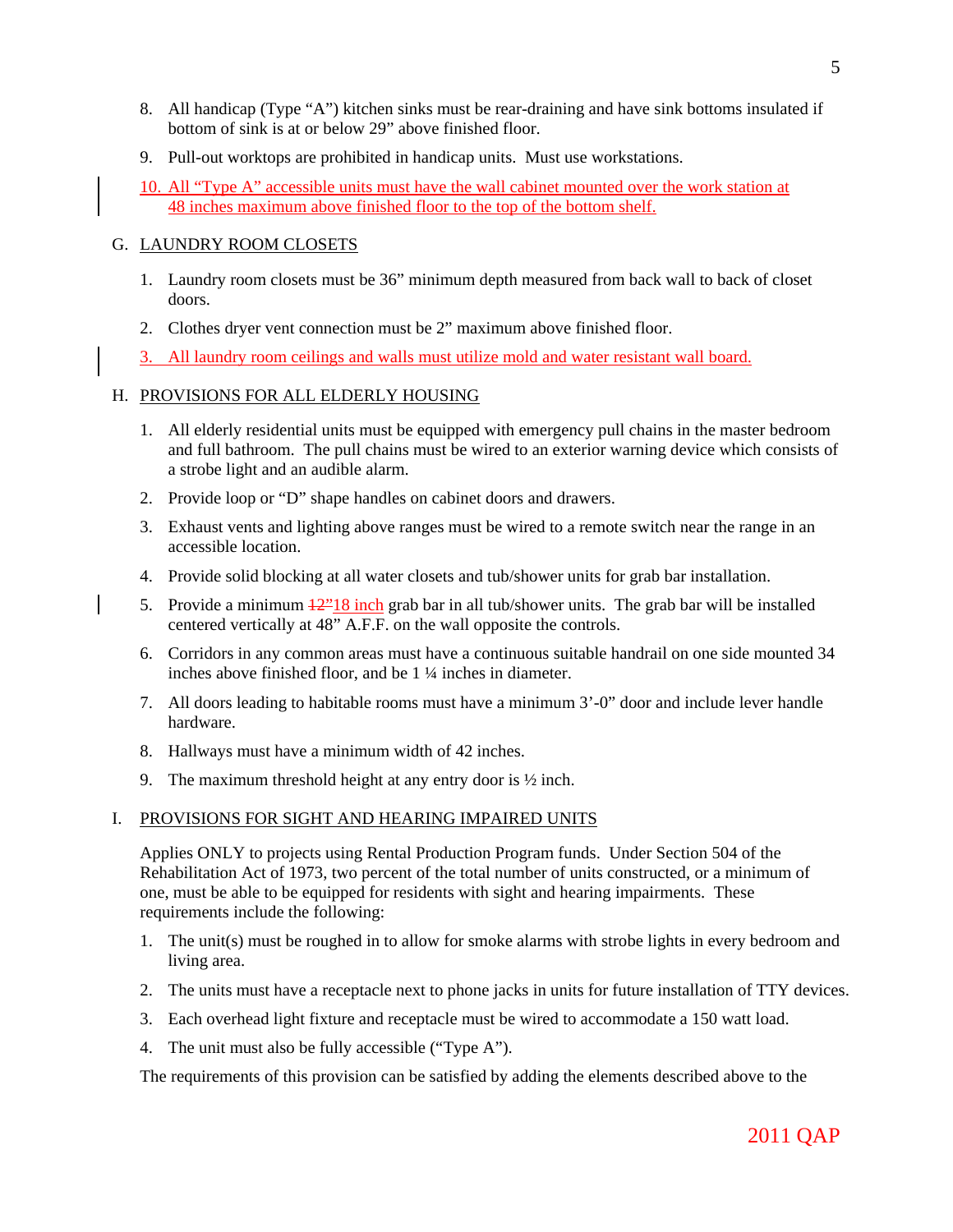additional fully accessible units with curbless showers required by QAP Section  $IV(F)(3)$  such that at least two percent (2%) of all units are properly equipped to serve persons with sight and or hearing impairments.

## **III. MECHANICAL, SITE AND INSULATION PROVISIONS**

## A. PLUMBING PROVISIONS

- 1. Zero to two bedroom units require at least one (1) full bathroom.
- 2. Three bedroom units require at least 1.75 bathrooms (including one bath with upright shower and one bath with full tub).
- 3. Four bedroom units require at least two (2) full bathrooms.
- 4. All tubs and showers must have slip resistant floors.
- 5. All electric water heaters must have an Energy Factor of at least  $\frac{.91}{.0.93}$ . This can be achieved by using an insulated water heater jacket. All natural gas water heaters must have an Energy Factor of at least .61.
- 6. All water heater tanks must be placed in an overflow pan piped to the exterior of the building, regardless of location and floor level. The temperature and relief valve must also be piped to the exterior. Water heater must be placed in closets to allow for their removal and inspection by or through the closet door. Water heaters may not be installed over the clothes washer or dryer space.
- 7. Whirlpool baths or spas are prohibited.
- 8. A frost-proof exterior faucet must be installed on an exterior wall of the community/office building.
- 9. All tub/shower control knobs must be single lever handled and offset towards the front of the tub/shower.
- 10. Provide lever faucet controls for the kitchen and bathroom sinks.
- 11. All sinksfaucets, shower heads, and toilets must be low-flow. EPA "Watersense" rated.
- 12. When using electric tankless water heaters the electrical panel must be rated at 200 amps or greater.
- 13. Domestic water lines are not allowed in unconditioned spaces.

#### B. ELECTRICAL PROVISIONS

- 1. Provide overhead lighting, a ceiling fan, telephone jack and a cable connection in every bedroom and living room. If using ceiling fans with light kits, the fan and light must have separate switches.
- 2. Any walk-in closets must also have a switched overhead light. A walk in closet is defined as any closet deeper than 36 inches from the back wall to the back of the closet door in the closed position.
- 3. Switches and thermostats must not be located more than 48 inches above finished floor height.
- 4. Receptacles, telephone jacks and cable jacks must not be located less than 16 inches above finished floor height.
- 5. Exterior lighting is required at each unit entry door.
- 6. Additional exterior light fixtures not specific to a unit will be wired to a "house" panel. The fixtures will be activated by a photo cell placed on the east or north side of the buildings.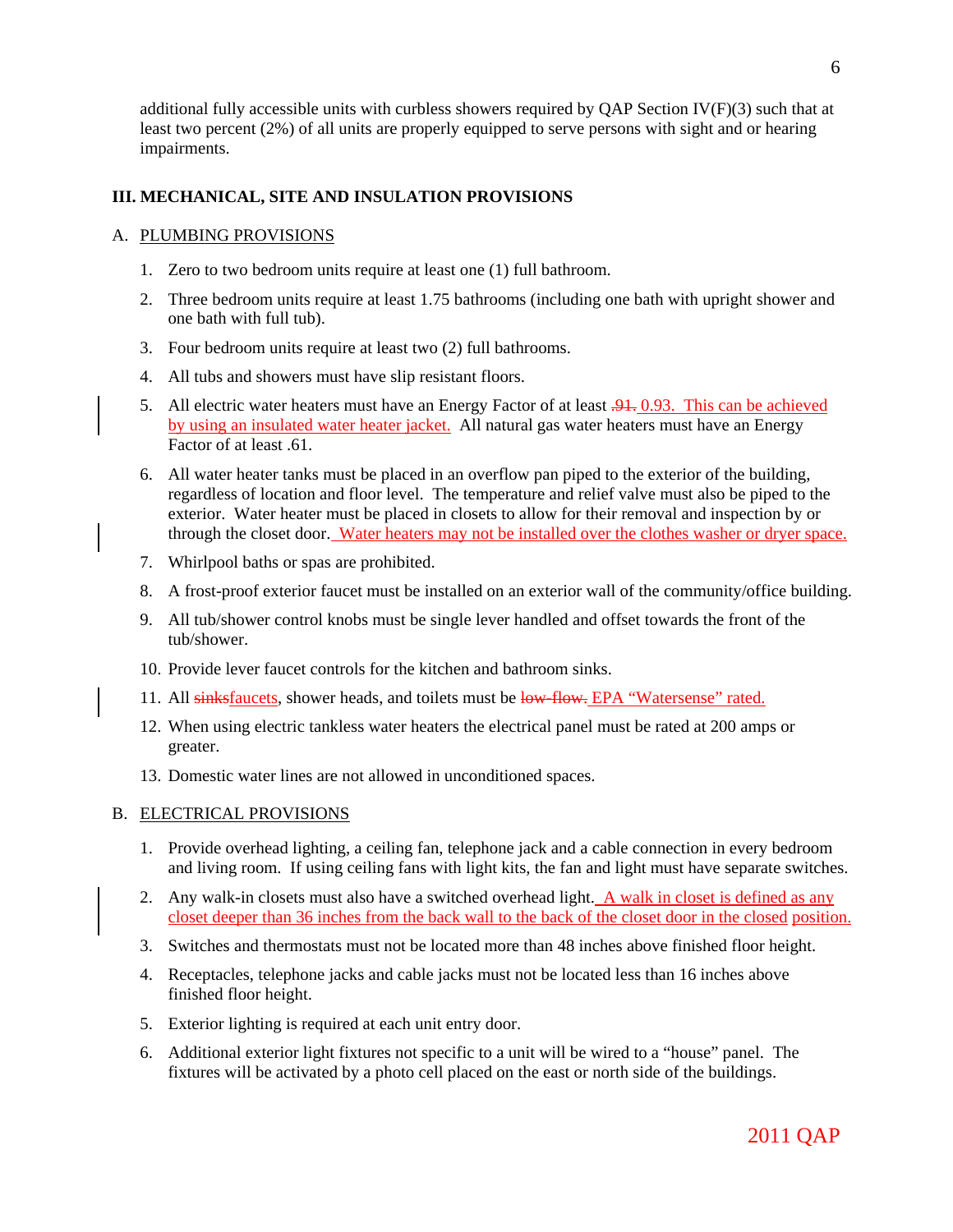- 7. All exterior stairways must have light fixtures wired to a "house" panel and activated by a photo cell placed on the east or north side of the buildings.
- 8. Projects with gas heating and/or appliances must provide a hard-wired carbon monoxide detector with a battery back-up in each residential unit.
- 9. All non-residential and residential spaces must have separate electrical systems.
- 10. Initially-installed bulbs in residential units and common areas must be compact fluorescent, LED, (or pin-based lighting in 80% of all fixturesother than in ceiling fans and range hoods).

### C. HEATING, VENTILATING AND AIR CONDITIONING PROVISIONS

- 1. All non-residential areas and residential units must have their own separate heating and air conditioning systems.
- 2. Through the wall HVAC units are prohibited in all but Studio, Efficiency and SRO units. They are allowed in laundry rooms and management offices where provided.
- 3. HVAC systems, including the air handler and line sets, must be rated at  $13.0$ -14.5 SEER or greater and properly sized for the unit. All HVAC systems must use 410A refrigerant instead of R-22.
- 4. Connections in duct system must be sealed with mastic and fiberglass mesh.
- 5. All openings in duct work at registers and grills must be covered after installation to keep out debris during construction.
- 6. Fresh air returns must be a minimum of 12" above the floor.
- 7. Electric mechanical condensate pumps are not allowed.
- 8. Supply ducts in unconditioned attics must be insulated with an R-8 or greater value.

#### D. BUILDING ENVELOPE AND INSULATION

- 1. Buildings with residential units must be wrapped with an exterior air and water infiltration barrier.
- 2. Framing must provide for complete building insulation including the use of insulated headers on all exterior walls, framing roofs and ceilings to allow the full depth of ceiling insulation to extend over the top plate of the exterior walls of the building, and framing all corners and wall intersections to allow for insulation.
- 3. Seal at doors, windows, plumbing and electrical penetrations to prevent moisture and air leakage.

#### E. SITEWORK AND LANDSCAPING

- 1. Provide positive drainage at all driveways, parking areas, ramps, walkways and dumpster pads to prevent standing water.
- 2. Provide a non-skid finish to all walkways.
- 3. All water from roof and gutter system must be piped away from buildings and discharged no less than 6' from building foundation.
- 4. Lots must be graded so as to drain surface water away from foundation walls. The grade away from foundation walls must fall a minimum of 6 inches within the first 10 feet.
- 5. Burying construction waste on-site is prohibited.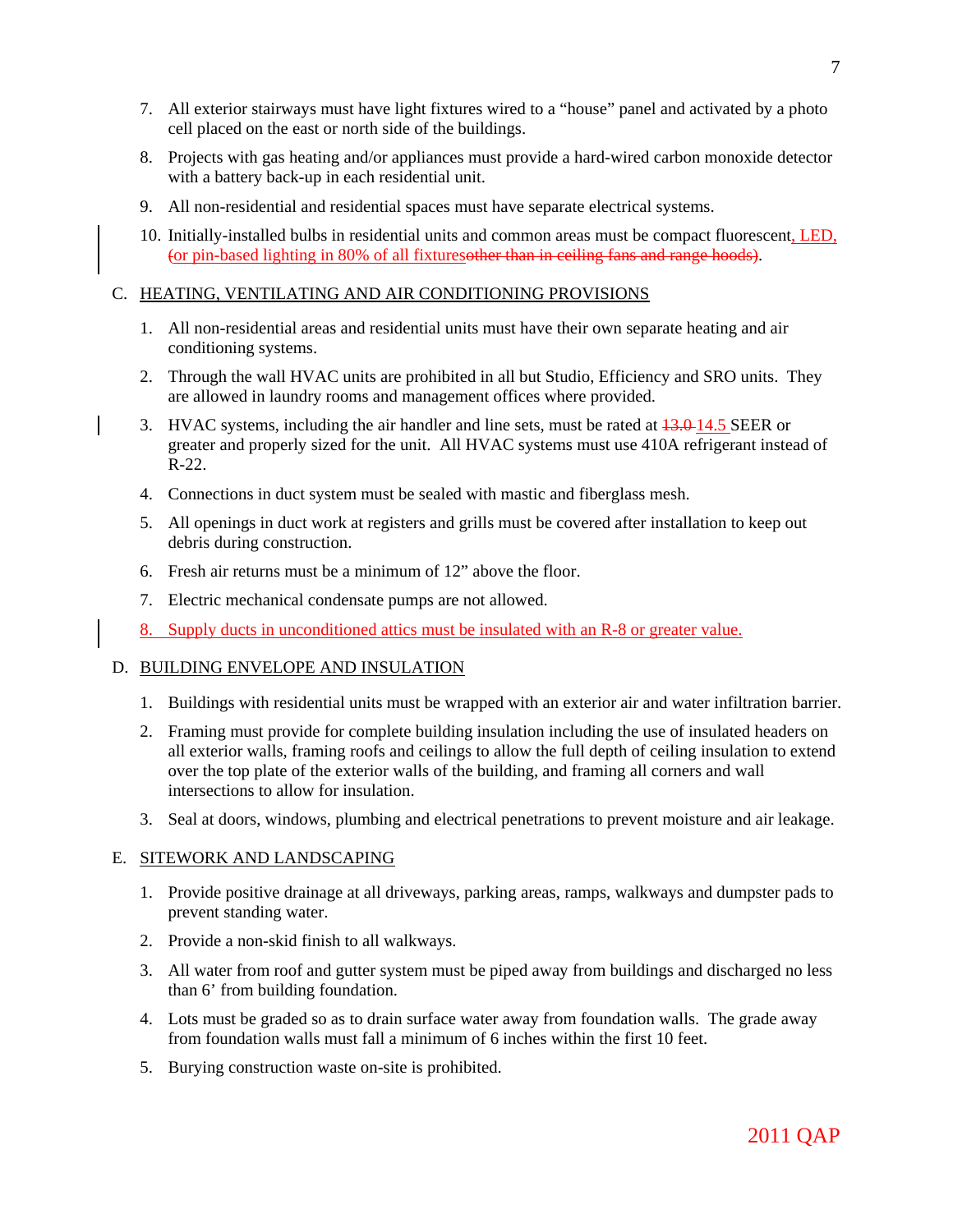- 6. No part of the disturbed site may be left uncovered or unstabilized once construction is complete.
- 7. Minimum landscaping budgets of \$300 per residential unit are required. This allowance is for plants and trees only and may not be used for fine grading, seeding and straw or sod.
- 8. Plant material must be native to the climate and area.

# F. RADON VENTILATION

Passive, "stack effect" systems radon ventilation systems are required for all new construction projects in Zone 1 and 2 counties. For a list of county zones visit http://www.ncradon.org/zone-counties.htm

These systems reduce soil gas entry into the buildings by venting the gases to the outdoors and must include the following components.

- 1. Gas Permeable Layer of Aggregate. This layer is placed beneath the slab or flooring system to allow the soil gas to move freely underneath the house and enter an exhaust pipe. In many cases, the material used is a 4-inch layer of clean gravel.
- 2. Plastic Sheeting/Soil Gas Retarder**.** This is the primary soil gas barrier and serves to support any cracks that may form after the basement slab is cured. The retarder is usually made of 6 mil polyethylene sheeting, overlapped 12 inches at the seams, fitted closely around all pipe, wire, or other penetrations, and placed over the gas permeable layer of aggregate.
- 3. PVC Vent Pipe**.** A straight (no elbows) vertical PVC vent pipe of 3 inch diameter will be connected to a vent pipe "T" which is installed below the slab in the aggregate. The straight vent pipe runs from the gas permeable layer (where the "T" is) through the apartment to the roof to safely vent radon and other soil gases above the roof. A 12 inch perforated PVC pipe must be attached to the "T" on both ends in the aggregate to allow radon gas to easily enter the piping. The straight vent pipe runs vertically through the building and terminates at least 12 inches above the roof's surface in a location at least 10 feet from windows or other openings and adjoining or adjacent buildings. On each floor of the apartment, the pipe should be labeled as a "**Radon Reduction System**". Sealing and caulking with polyurethane or silicone on all openings in the concrete foundation floor must be used.

**Check applicable federal, state and local building codes to see if more stringent codes apply.**

# **IV. ENERGY STAR CERTIFICATION**

Developers are required to have their projects certified as compliant with the requirements of the ENERGY STAR program which is administered by the U. S. Environmental Protection Agency. In general, ENERGY STAR qualified homes are at least  $\frac{1530}{\%}$  more energy efficient than homes built to the 2006 International Energy Conservation Code (IECC). ENERGY STAR qualified homes achieve energy savings through established, reliable building technologies that address 5 critical elements:

- Effective Insulation
- High-Performance Windows
- Tight Construction and Ducts
- Efficient Heating and Cooling Equipment
- Lighting and Appliances

Additionally, to receive ENERGY STAR certification, developers must work with independent, thirdparty experts who assist with project design, verify construction quality, and test completed units to certify energy efficiency.

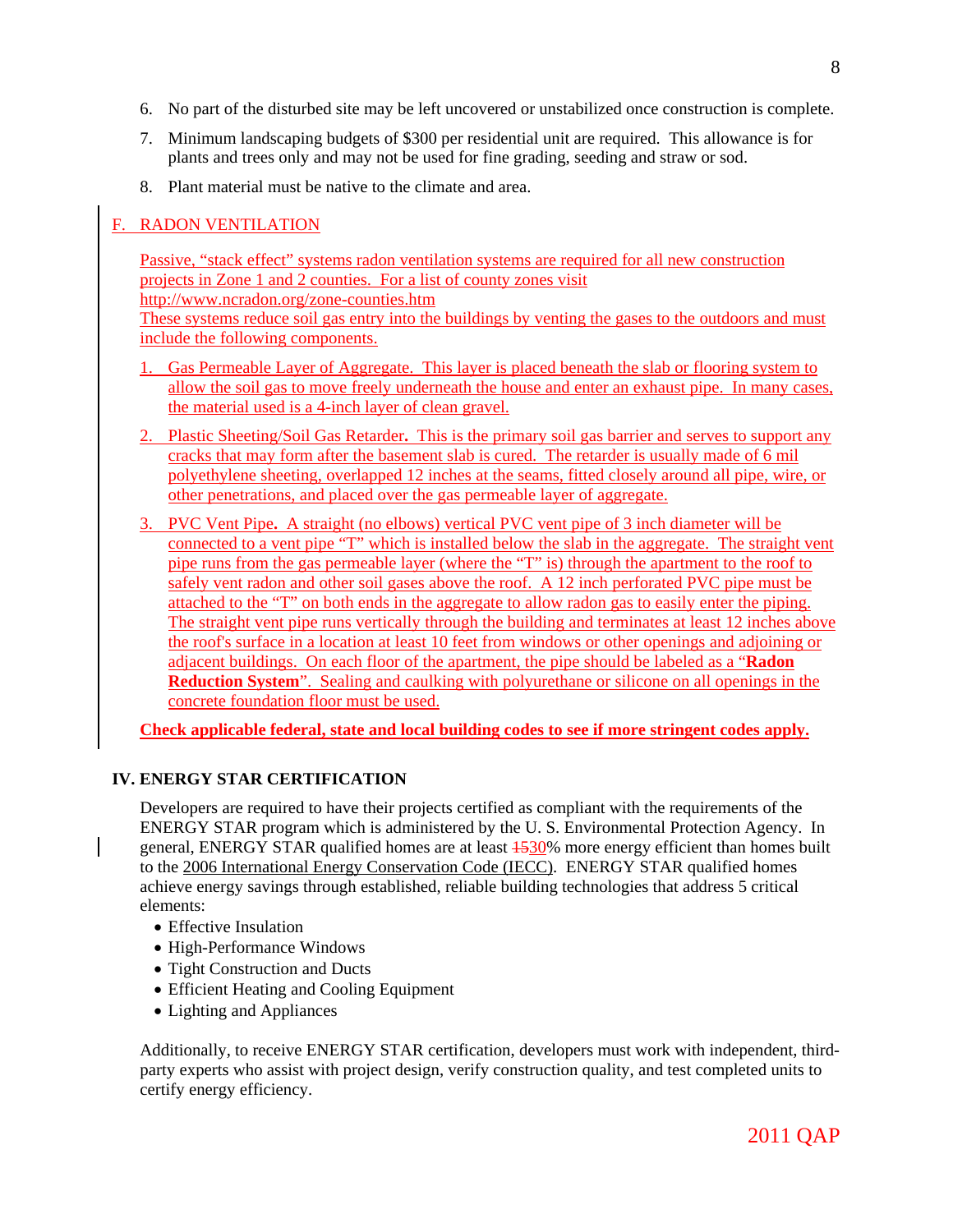Additional information regarding the requirements for energy star certification can be found on the EPA website. ( http://www.energystar.gov/index.cfm?c=new homes.nh features)

## **V. COMMON AREA AND SITE AMENITY PROVISIONS**

All common use areas must be fully accessible to those with disabilities in compliance with all applicable State and Federal laws and regulations.

## A. REQUIRED SITE AMENITIES

All projects are required to include a minimum of six (6) tenant amenities. There are four (4) amenities that are mandatory and the additional two (2) can be selected from the list below.

The required amenities vary by project type:

| Family                                                   | <b>Senior</b>                                  |
|----------------------------------------------------------|------------------------------------------------|
| Playground                                               | Indoor or Outdoor Sitting Areas                |
|                                                          | (min. of 3 locations)                          |
| Resident Computer Center (min. of 2 computers)           | Multi-Purpose Room (250 sq.ft.)                |
| Covered Picnic Area (150 sq.ft. with 2 tables and grill) | Resident Computer Center (min. of 2 computers) |
| <b>Outdoor Sitting Areas with Benches</b>                | <b>Tenant Storage Areas</b>                    |
| (min. of 3 locations)                                    |                                                |

In addition to the required amenities, projects must also include at least two (2) of the following additional amenities:

- covered drive-thru or drop-off at entry
- covered patio with seating (150 sq. ft.)
- covered picnic area with two tables and one grille (150 sq. ft.)
- exercise room (must include new equipment)
- raised bed garden plots (50 sq. ft. per plot, 24 inches deep, one plot per 10 residents, elderly projects only)
- gazebo  $(100 \text{ sq. ft.})$
- high-speed Internet access (involves both a data connection in the living area of each unit that is separate from the cable/telephone connection and support from a project-wide network or a functional equivalent)
- sunroom with chairs  $(150 \text{ sq. ft.})$
- screened porch  $(150 \text{ sq. ft.})$
- tot lot (family projects only)
- walking trails (4 ft. wide paved continuous around property)

Dimensions listed are the minimum required. Amenities must be located on the project site.

#### B. PLAYGROUND AREAS

- 1. Wherever possible tot lots and playgrounds must be located away from areas of frequent automobile traffic and situated so that the play area is visible from the office and maximum number of residential units.
- 2. A bench must be provided at playgrounds to allow a child's supervisor to sit. The bench must be anchored permanently, weather resistant and have a back.

#### C. POSTAL FACILITIES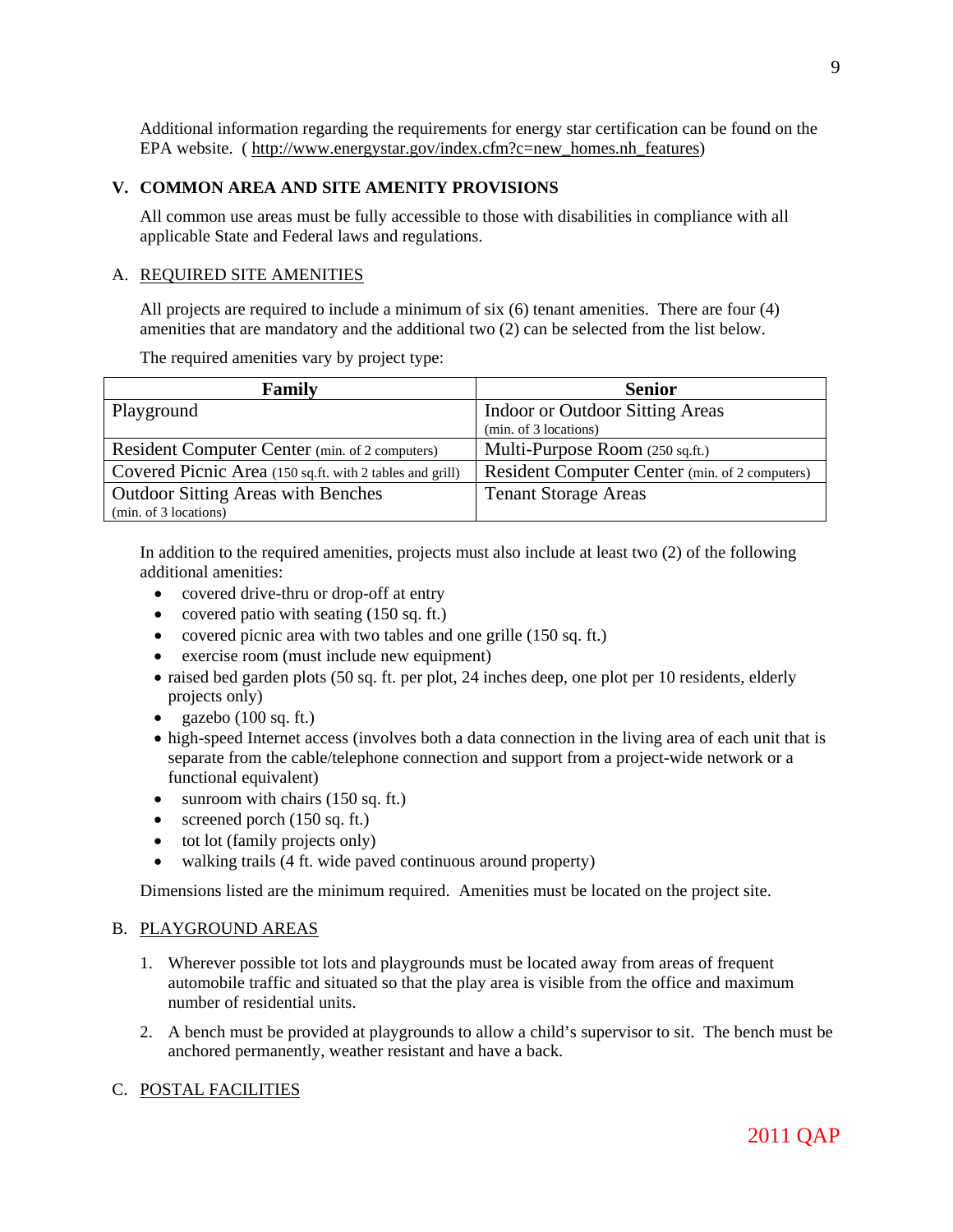- 1. Postal facilities must be located adjacent to available parking and sited such that tenants will not obstruct traffic while collecting mail.
- 2. On-site postal facilities must have a roof covering which offers residents ample protection from the rain while gathering mail.
- 3. Postal facilities must include adequate lighting on from dusk to dawn.

## D. LAUNDRY FACILITIES

- 1. Laundry facilities are required at all projects.
- 2. There must be a minimum of one washer and one dryer per twelve (12) residential units if washer/dryer hookups are not available in each unit. If hookups are available in each unit, there must be a minimum of one washer and one dryer per twenty (20) units.
- 3. Laundry facilities must be located on an accessible route.
- 4. The entrance must have a minimum roof covering of 20 square feet.
- 5. The threshold height of the entrance door to the laundry room must not exceed  $\frac{1}{2}$  inch above finished interior grade level.
- 6. A "folding" table or countertop must be installed. The working surface must be 28 to 34 inches above the floor, and must have a  $2729$  inch high clear knee space below. The working surface must be a minimum 48 inches long, and have a 30 by 48 inch clear floor space around it.
- 7. The primary entrance door to the laundry must be of solid construction and include a full height tempered glassed panel to allow residents a view of the outside/inside.
- 8. The laundry room must be positioned on the site to allow for a high level of visibility from residential units or the community building/office.
- 9. The laundry room must have adequate entrance lighting that is on from dusk to dawn.
- 10. If the project has only one laundry facility, it must be adjacent to the community building/office (if provided) to allow easy access and provide a handicap parking space(s).
- 11. One washer and one dryer must be front loading and usable by residents with mobility impairments (front loading), including at least a 30 by 48 inch clear floor space in front of each.

#### E. COMMUNITY / OFFICE SPACES

- 1. All projects must have an office on site of at least 200 square feet (inclusive of handicapped toilet facility) and a maintenance room of at least 100 square feet. This includes subsequent phases of a multi-phase development.
- 2. Projects with twenty four (24) or more units and more than one residential building must have a separate community building.
- 3. The community building must contain a both a handicapped toilet facility and a kitchen area that includes a refrigerator and sink.
- 4. The community building/space, including toilet facilities and kitchenette but excluding maintenance room and site office, must contain a minimum of seven (7) square feet for each residential unit.
- 5. The office must be situated as to allow the site manager a prominent view of the residential units, playground, entrances/exits, and vehicular traffic.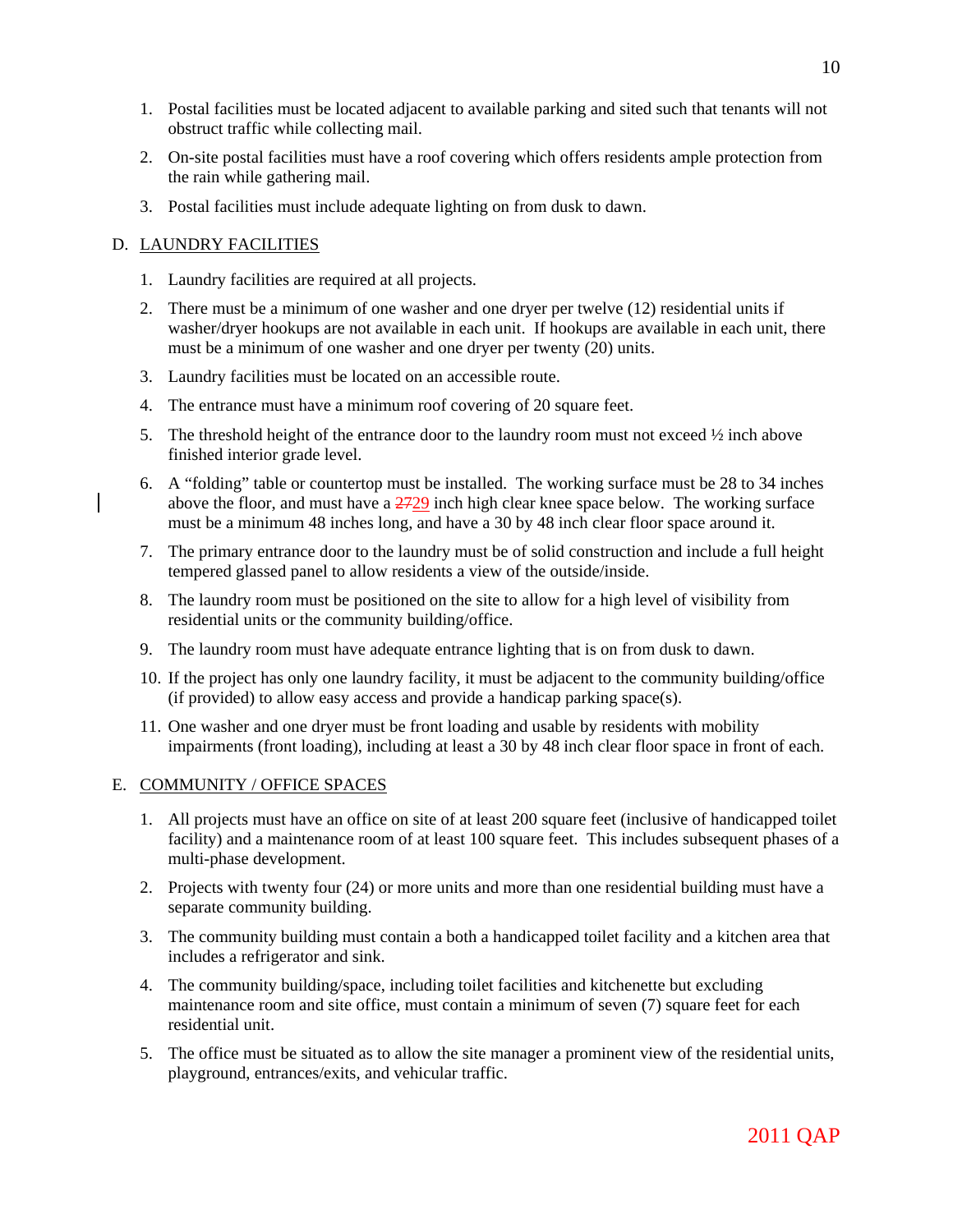6. The community building/office must be clearly marked as such by exterior signs, placed at a visible location close to the building. The signs must use contrasting colors and large letters and numbers.

# F. PARKING

- 1. Two parking spaces per unit are required for family projects.
- 2. Elderly projects require a minimum of two-thirds (2/3) parking space per unit.
- 3. If local guidelines require less parking, the number of parking spaces required by the Agency may be reduced to meet those standards upon receiving Agency approval.
- 4. There must be at least one handicap parking space for each designated fully accessible apartment unit and must be the nearest available parking space to the unit.

## G. REFUSE COLLECTION AREAS

- 1. Fencing consistent with the appearance of the residential buildings must screen the collection area. The fencing must be made of PVC or treated lumber and constructed for permanent use.
- 2. The pad for the refuse collection area, including the approach area, must be concrete (not asphalt).
- 3. The refuse collection areas may not be at the entrances or exits of the project.
- 4. Signs must be at all refuse collection areas to prohibit parking in front of collection facilities.
- 5. A concrete parking bumper, pipe bollards or 8 inch x 8 inch treated timber must be installed behind dumpsters.
- 6. All projects must include a pad for tenant recycling receptacles as part of the collection area even if recycling is not yet available and participate in a recycling program.

## **VI. ADDITIONAL PROVISIONS FOR REHABILITATION OF EXISTING HOUSING**

The following requirements apply to rehabilitation of existing units. Existing apartments do not need to be physically altered to meet new construction standards. Any replacement of existing materials or components must comply with the design standards for new construction.

- A. Design documents must show all proposed changes to existing and proposed buildings, parking, utilities, and landscaping. An architect or engineer must prepare the design drawings.
- B. Submit a hazardous material report that provides the results of testing for asbestos containing materials, lead based paint, Polychlorinated Biphenyls (PCBs), underground storage tanks, petroleum bulk storage tanks, Chlorofluorocarbons (CFCs), and other hazardous materials. Professionals licensed to do hazardous materials testing must perform the testing. A report written by an architect, building contractor or developer will not suffice. A plan and projected costs for removal of hazardous materials must also be included.
- C. Submit an engineer's report assessing the structural integrity of the building(s) being renovated. from an architect or engineer.
- D. Submit a current termite inspection report.
- E. Show "reserves for replacements" adequate to maintain and replace any existing systems and conditions not being replaced or addressed during rehabilitation.

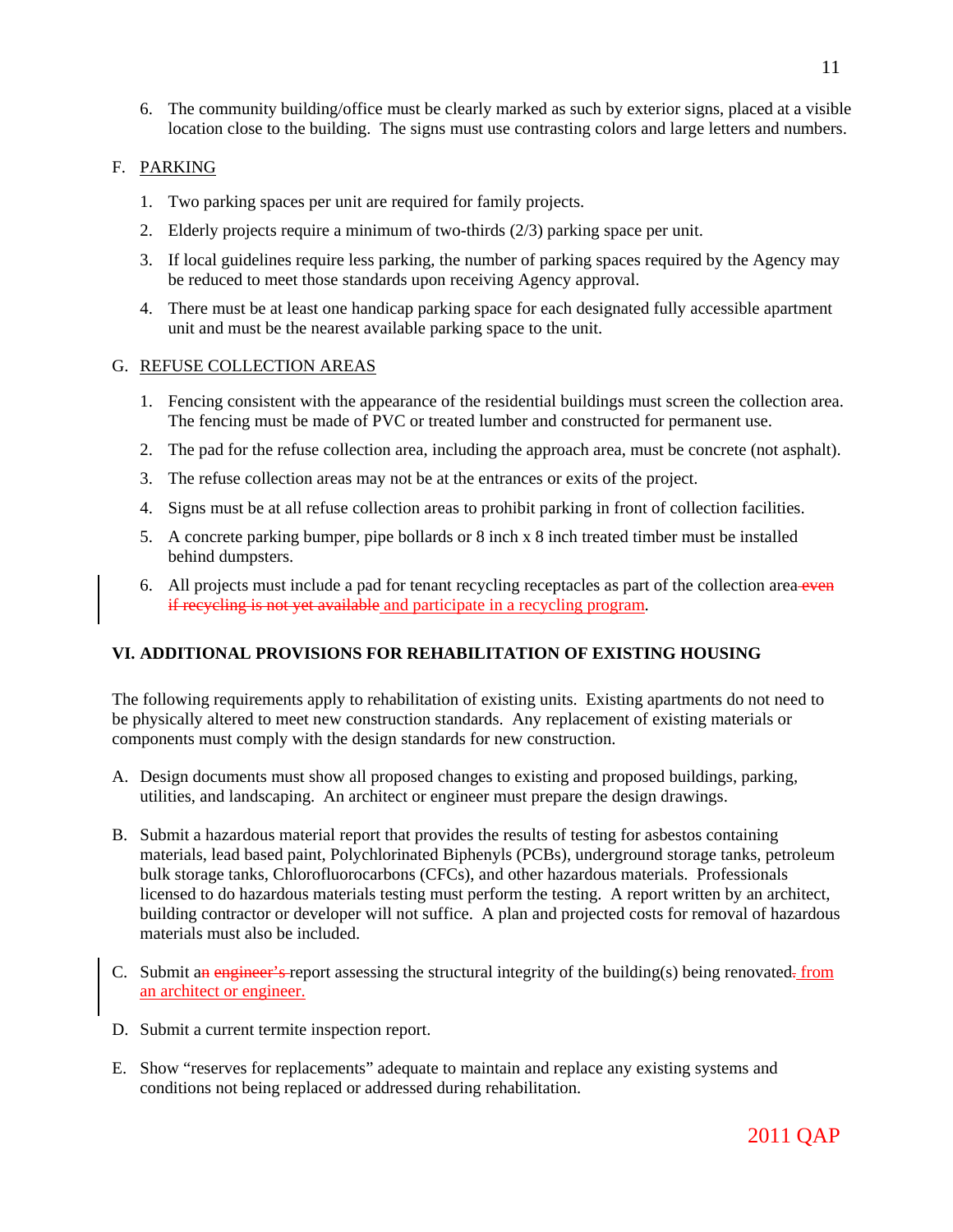## **VII. ADDITIONAL PROVISIONS FOR ADAPTIVE RE-USE OF EXISTING STRUCTURES**

- A. Mechanical Systems: All mechanical systems (including HVAC, plumbing, electrical, fire suppression, security system, etc.) must be completely enclosed and concealed. This may be achieved by utilizing existing spaces in walls, floors, and ceilings, constructing mechanical chases or soffits, dropping ceilings in portions of units, or other means. Where structural or other significant limitations make complete enclosure and concealment impossible, the applicant must secure approval from the Agency prior to installation of affected systems.
- B. Windows: Retain original window sashes, frames, and trim where possible. All original sashes must be repaired and otherwise upgraded to insure that all gaps and spaces are sealed so as to be weather tight. All damaged or broken window panes must be replaced. Where original window sashes cannot be retained, install replacement sashes be installed into existing frames. In all cases, windows must be finished with a complete coating of paint.
- C. Floors: All wood flooring is to be restored as closely to original condition as possible. Where repairs are necessary, flooring salvaged from other areas of the building must be utilized as fill material. If salvaged wood is not available, flooring of similar dimension and species must be used. All repairs must be made by feathering in replacement flooring so as to make the repair as discreet as possible. Cutting out and replacing square sections of flooring is prohibited. Where original flooring has gaps in excess of 1/8 inch, the gaps must be filled with an appropriate filler material prior to the application of final finish.
- D. Hazardous Materials: Submit a hazardous material report that provides the results of testing for asbestos containing materials, lead based paint, Polychlorinated Biphenyls (PCBs), underground storage tanks, petroleum bulk storage tanks, Chlorofluorocarbons (CFCs), and other hazardous materials. Professionals licensed to do hazardous materials testing must perform the testing. A report written by an architect or building contractor or developer will not suffice. A plan and projected costs for removal of hazardous materials must also be included.

## **VIII. APPLICABLE ACCESSIBILITY REGULATIONS**

## A. FAIR HOUSING AMENDMENTS ACT

All new construction projects are required by law to meet the handicap-accessibility standards outlined in the Fair Housing Laws, including the Federal Fair Housing Amendments Act of 1988 (the "Act"). The law provides that failure to design and construct certain residential dwelling units to include certain features of accessible design will be regarded as unlawful discrimination. Renovation projects may be exempt from design guidelines.

The law applies to all housing built after March 13, 1991 with four or more units. All units in buildings with four or more units must meet the requirements of the law if the buildings have one or more elevators. All ground floor units in other buildings containing four or more units must meet the requirements of the law. Certain sites with steep terrain may have some exclusions.

#### B. THE AMERICANS WITH DISABILITIES ACT

All projects are required by law to meet the handicap accessibility standards outlined in the Americans With Disabilities Act (ADA). The law provides that failure to design and construct

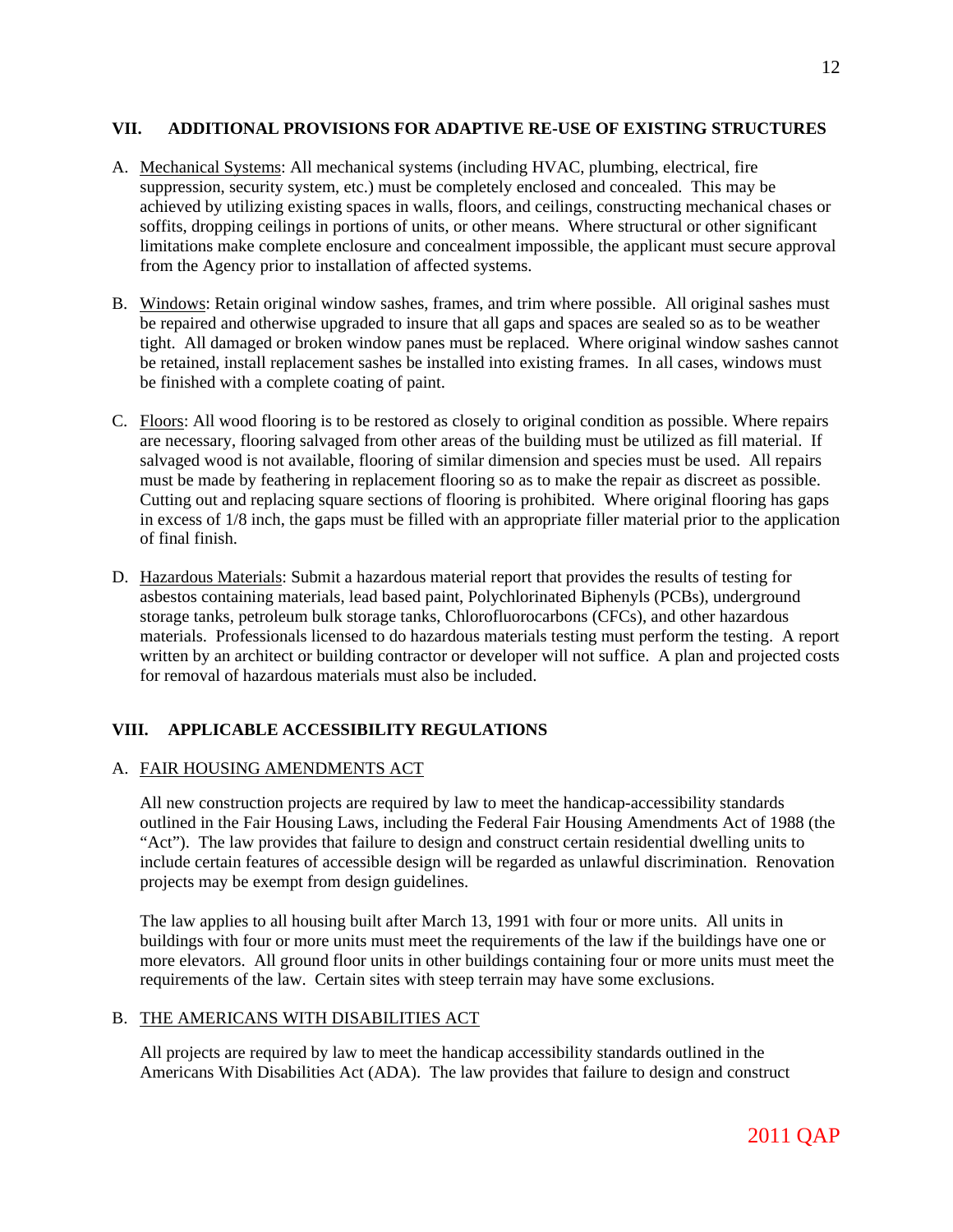certain public accommodations to include certain features of accessible design will be regarded as unlawful discrimination.

ADA Legislation became effective on July 26, 1992. Title III deals with non-discrimination on the basis of disability by public accommodations and in commercial facilities. Public accommodations include all new construction effective January 26, 1993 and impacts any rental office, model unit, public bathroom, building entrances, or any other public or common use area. Existing public accommodations must be retrofitted or altered beginning January 26, 1992, unless a financial or administrative burden exists.

The ADA guidelines do not affect residential units, since these are covered under Fair Housing and Section 504 laws.

## C. NORTH CAROLINA STATE ACCESSIBILITY CODE

All projects are required by law to meet the handicap accessibility standards as outlined in the North Carolina State Building Code. State and/or local building code officials enforce the design and construction guidelines. Compliance with these guidelines is mandatory in order to receive a Certificate of Occupancy for your proposed development. A main feature of the state accessibility code is the provision requiring all multifamily residential projects intended as full time residences for rent or lease that have eleven or more living units to have a minimum of five percent of the units, or a minimum of one, that meet the requirements. These fully accessible designated units must also be distributed throughout the project, and not placed all in one building or just in one area of the site.

## **DEFINITIONS**

Efficiency Apartment: A unit with a minimum of 450 heated square footage (assuming new construction) in which the bedroom and living area are contained in the same room. Each unit has a full bathroom (shower/bath, lavatory and water closet) and full kitchen (stove top/oven, sink, full size refrigerator) that is located in a separate room.

Heated Square Feet: The floor area of an apartment unit, measured interior wall to interior wall, not including exterior wall square footage. Interior walls are not to be deducted, and the area occupied by a staircase may only be counted once.

Net Square Feet: Total area, including exterior wall square footage, of all conditioned (heated/cooled) space, including hallways and common areas.

One Bedroom Apartment: A unit of at least 660 heated square feet (assuming new construction) containing at least four separate rooms including a living/dining room, full kitchen, a bedroom and full bathroom.

Single Room Occupancy (SRO) Unit: A single room unit with a minimum of 250 heated square feet (assuming new construction) that is the primary residence of its occupant(s). The unit must contain either food preparation or sanitary facilities. At least one component of either a full bathroom (shower, water closet, lavatory) and/or a full kitchen (refrigerator, stove top and oven, sink) is missing. There are shared common areas in each building that contain elements of food preparation and/or sanitary facilities that are missing in the individual units.

Studio Apartment: A unit with a minimum of 375 heated square feet (assuming new construction) in which the bedroom, living area and kitchenette are contained in the same room. Each unit has